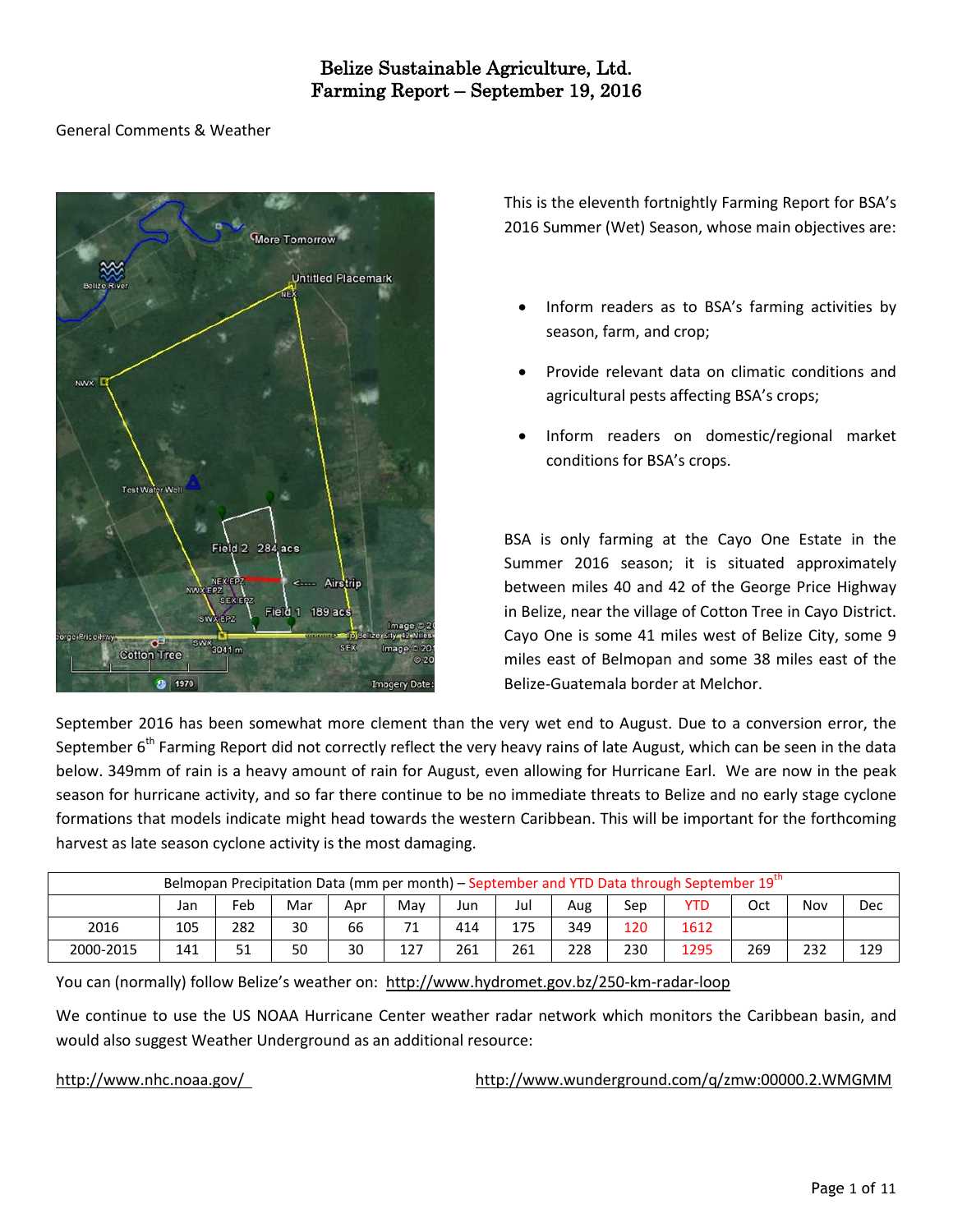# **Cayo One ~ 473 acres (100% non-irrigated)**

Farm Operations

# Land Preparations

These were timely completed, and a full description is provided in the Lot Records at the end of this document.

## Weather Analysis

During the past fortnight, the weather at Cayo One has been mostly conducive to drying. We had some brief sporadic showers that are sufficient to make lots of mud but the ground quickly dries out again when the sun returns. Breezes have been mostly light, which is been both good and bad (when is a farmer ever happy?!) We would prefer more breeze to dry out the soils but this could also cause our already fragile plants to lodge (fall) even more. The weather refrained from its seasonal downpours until the day we were planning to start harvesting, pushing our start out by several days…

The weather outlook for the coming week appears to be for more of the same episodic afternoon thundershowers. The key will be having those sporadic cloudbursts avoid Cayo One…

Temperatures have averaged a slightly higher than seasonal 93°F (34°C); the forecast is for cooler (86°F / 30°C) weather.

### Seed Selection, Planting, and Crop Development

Planting began on Saturday May 28<sup>th</sup> and finished on June 1<sup>st</sup>. Final acreages planted were:

- DeKalb 7088 425 acres (Part of Field 1 and all of Field 2) @ 27,656 seeds/acre
- Dow 3383 24 acres (Part of Field 1)  $\omega$  27,656 seeds/acre
- American Seed & Genetics R9000 24 acres (Part of Field 1) @ 27,656 seeds/acre

# Fertilizer Program

The BSA fertilizer program was completed on August 8<sup>th</sup>. For a detailed discussion of BSA's fertilizer strategy, please see the May 31, 2016 Farming Report.

# General Plant Development

Dry down of the corn ears in the field has accelerated beyond what is usually expected, which can be mostly attributed to the lack of long, persistent rains which are able to penetrate the husks. The quick return of the sun also has much to do with evaporating water quickly.

The plants are continuing their natural cycle of senescence; hopefully drying down just slightly slower than the cobs themselves. There is very little life left in the plants at this stage but the goal is to keep them green as long as possible, and the light showers are doing their part. There is also more than sufficient soil moisture to keep the plants alive.

#### Insects

We are now outside of the "risk zone" when significant crop damage can occur due to insect activity.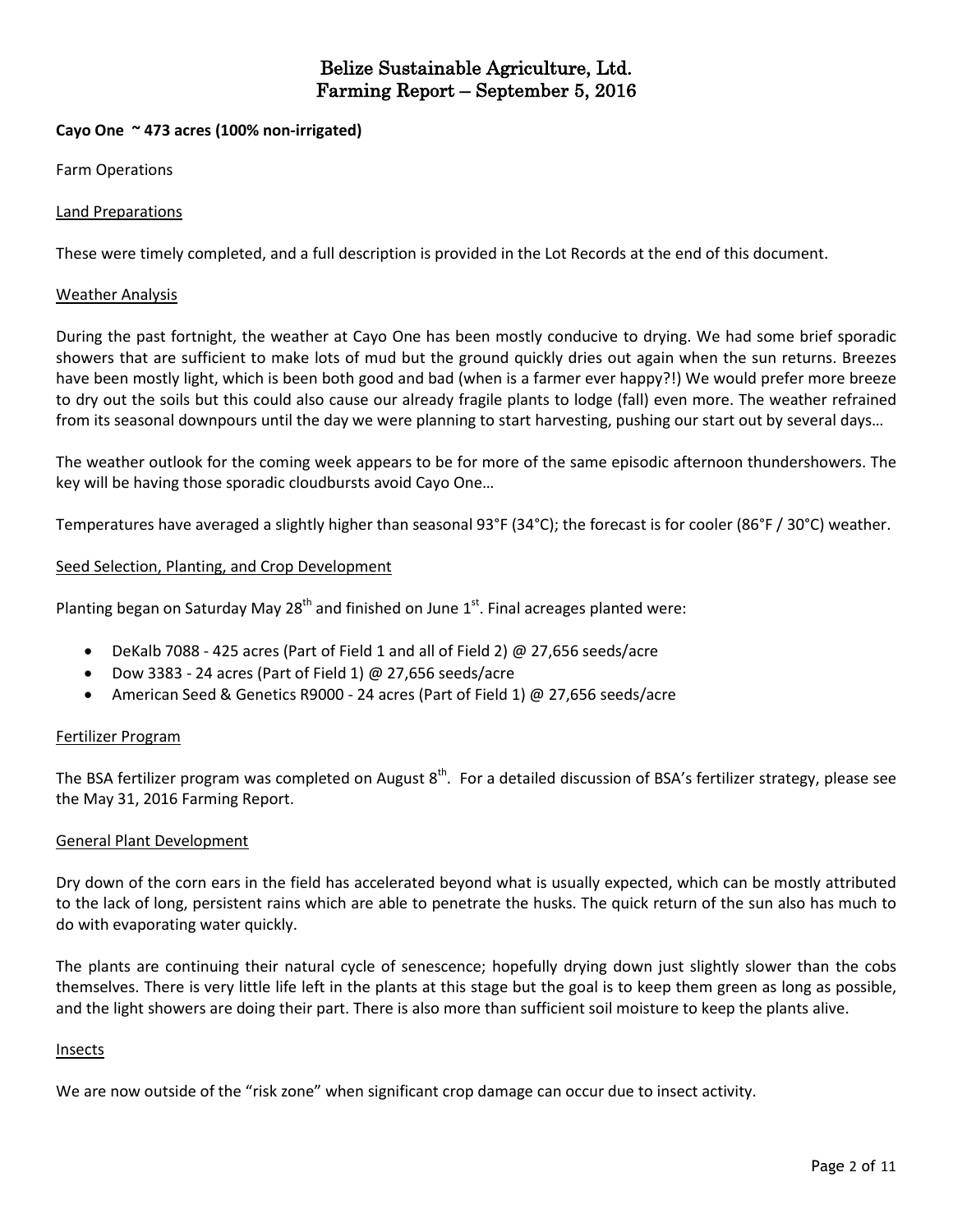## Funguses and Bacteria

There is widespread Eyespot Fungus in the fields. There is little that can be done at this juncture due to the advanced stage of plant senescence and the relatively low amount of leaf surface. Additionally, the expense is quite high for an effective fungicide application and the plants are well on their way to shutting down completely.

There are instances of water intrusion into the base of the corn ears. This can be largely attributed to the ears hanging down before black layering took place. Black layering in the corn takes place when the kernel physiologically denies any additional uptake of nutrients from the plant. This is the point where the kernel is at its heaviest and will begin drying any trapped nutrients. This water intrusion, if great enough, will cause the kernels to begin to sprout and if not then it will likely result in some type of mold. This mold is typically one of three types;

- Aspergillus, common with high temperatures although it prefers drier conditions than we have experienced. It produces the mycotoxin aflatoxin, where more than a very slight incidence of this renders the corn not fit for human consumption. However, this corn is still fine for most animal feed. We have seen limited visible incidence of this, although some ears have a detectable odor.. Insect injured cobs are much more susceptible to this mold.
- Fusarium, which prefers high temperatures with wet conditions like we have had. It usually shows up on the husk more than the kernel but it will affect seed as well. It usually manifests itself in a light pink hue and typically affects plants more than the ear. It can live in the soil for years! So far we have seen quite limited incidence of this in our crop.
- Gibberella, which is uncommon in high heat areas.

#### Weeds

Weeds remain an issue and we are likely to apply a final round of herbicide to knock down as much of the weeds as possible ahead of the harvest. We remain very disappointed by the quasi total failure of our initial application of the Bayer Prowl product and will be actively considering alternative products for the next corn crop.

As far as our three corn varieties are concerned, there continue to be some stark differences between the various trials.

#### *DeKalb DK-7088 Comments*

We continue to be quite impressed with how well the DK-7088 has survived a combination of challenging early season weather and Hurricane Earl; we hope that Monsanto will be able to overcome its seed quality control problems. We continue our discussions with them to secure compensation for the losses we are suffering from this season's seed quality issues; we hope that Monsanto makes the wise long term choice to encourage us to replant this variety.

#### *Dow DAS-3383 Comments*

The Dow DAS3383 has been a disappointment. Although we will wait until after harvest to look at final crop results for the DAS-3383, the likelihood of this variety being in next year's plantings is slim.

### *ASG RY-9000 Comments*

The ASG RY9000 will indeed mature close to a full month behind the DK-7088! While we will wait for our final yield results before making a decision on growing this variety again, it is unlikely that we will plant it again.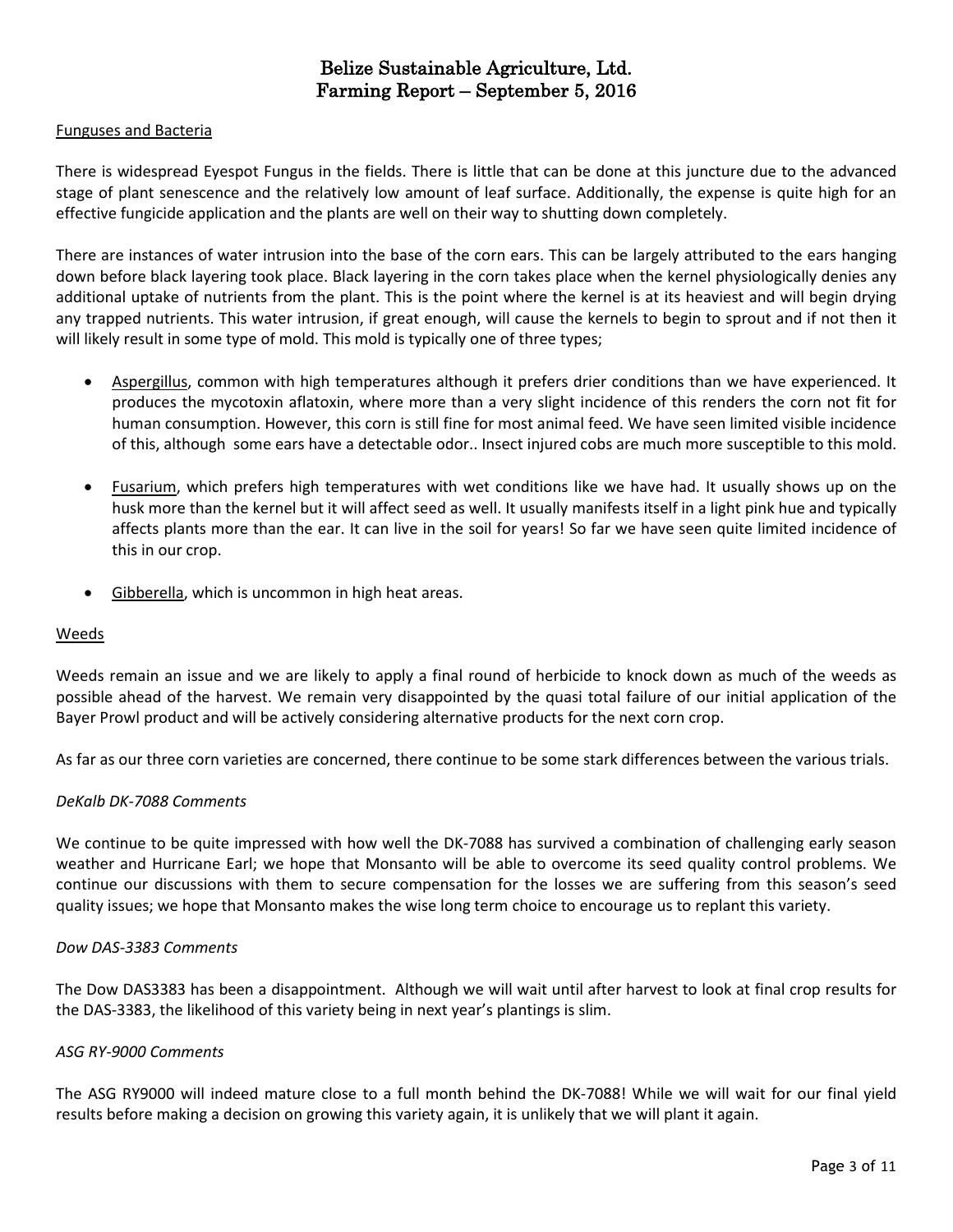# Harvest

BSA will begin harvesting on September 26<sup>th</sup>, which is earlier than usual. There are numerous reasons for this;

- 1. Plant girth was smaller than anticipated in large portions of our fields due to the poor seed germination and vigor as reported earlier (i.e. the "bad" Monsanto DK7088 seed)
- 2. Plants are in a weakened state due to hurricane Earl's high winds
- 3. Corn ears are beginning to fall from the more damaged plants
- 4. The current weather forecast is favorable
- 5. Hurricanes remain a risk

BSA's harvest equipment is ready! During the last week we have spent time preparing our harvester, although our recently purchased header will not be ready until the week of October 3<sup>rd</sup> owing to shipping delays, which is clearly disappointing as we will only benefit from it for part of this year's harvest. However, we have made arrangements to rent a comparable header until ours arrives.

Our corn will be transported to Blue Creek to be dried by Hillbank Agricultural Company. It has been pre-sold to the Northern Grain Co-op in Blue Creek. This is a change from earlier plans that had us field drying our corn at Cayo One and transporting dry corn to Blue Creek for delivery to NGC. The 3<sup>rd</sup> parties who had committed to contract dry for us chose not to move their equipment to Cayo One, as abundant work manifested itself much closer to home. This is disappointing behavior but it is not atypical from the small scale farmers who normally perform this type of work.

Our experience in 2016 strongly reinforces the need for BSA to have ample drying and storage capacity for its own crops, especially as we are planning on a 250%-400% increase in planted acreage next year.

We are currently expecting yields to be 20% to 40% lower than originally budgeted, due to the combination of bad DK-7088 Seed and Hurricane Earl Damage. However, if we harvest ~1.75–2.0 mt/acre (~70-80 Bu/acre) we will consider this an achievement considering the above two issues. As a reminder, Hurricane Earl passed directly over Cayo One!

# **Winter 2016/17 Season**

BSA anticipates planting Field 2 (approximately 284 acres) with soybeans for the Winter 2016/17 season.

Soybean seed has been identified for this acreage and has reserved a sufficient amount from the grower. Harvesting of this variety will take place in approximately 3 weeks and it should provide good viable seed, subject to adequate storage (which we will of course be monitoring).

The soybean varieties we have identified for our use are 3296 and Cardi-1088. The 3296 has been a longstanding preferred local variety for winter crops; it is slightly more drought resistant than other varieties while a good performer in terms of yield. The Cardi-1088 is preferred for summer planting, and the intention is to grow a small acreage of this variety as seed stock for a potential summer crop in 2017. Moreover, this seed is always in high demand and, if properly stored and viable, it can be sold at far better margins than other varieties. And of course if it is not sold as seed then it can still be sold as feedstock. The reason for Cardi-1088 achieving better pricing is that it needs well-regulated storage (often a challenge in Belize!) to maintain good germination and vigor.

BSA will be focused on installing drain tile on the entire southern portion of Cayo One, which encompasses Field 1. BSA considers that any loss of gross farming margin from not planting Field 1 in the Winter 2016/17 season will be more than compensated for by the positive yield impact of farming drained land on Cayo One's southern portion in the Summer 2017 season.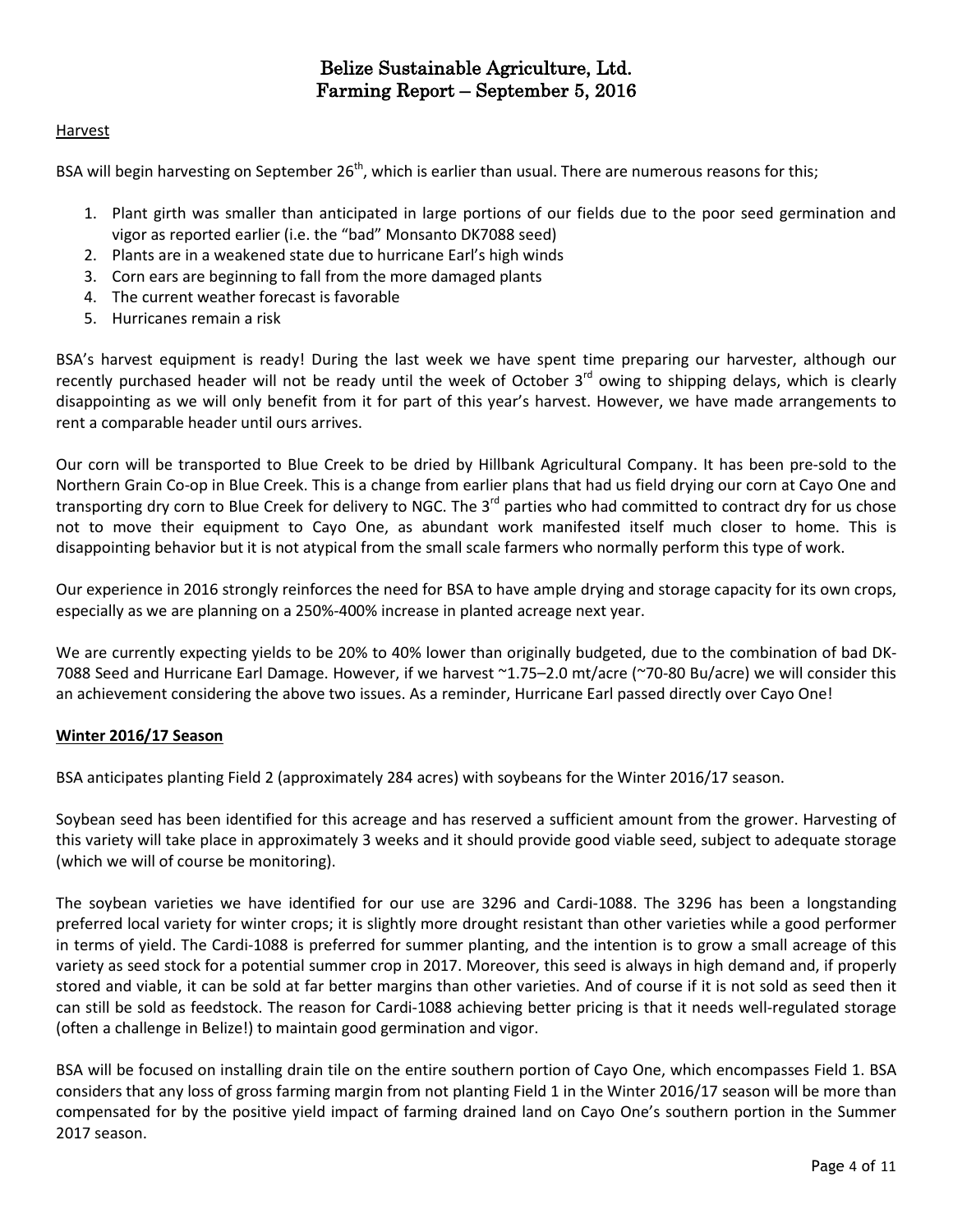

Cayo One Southwesterly view –Sep 16, 2016



Banana Bank – Dead corn - Sep 16, 2016



DK 7088 ears randomly picked for moisture test: 9/19/16



Cayo One Westerly view –Sep 16, 2016



DK 7088 almost ready to harvest - Sep 19, 2016



DK 7088 ears: 18 healthy rows with dense kernels 9/19/16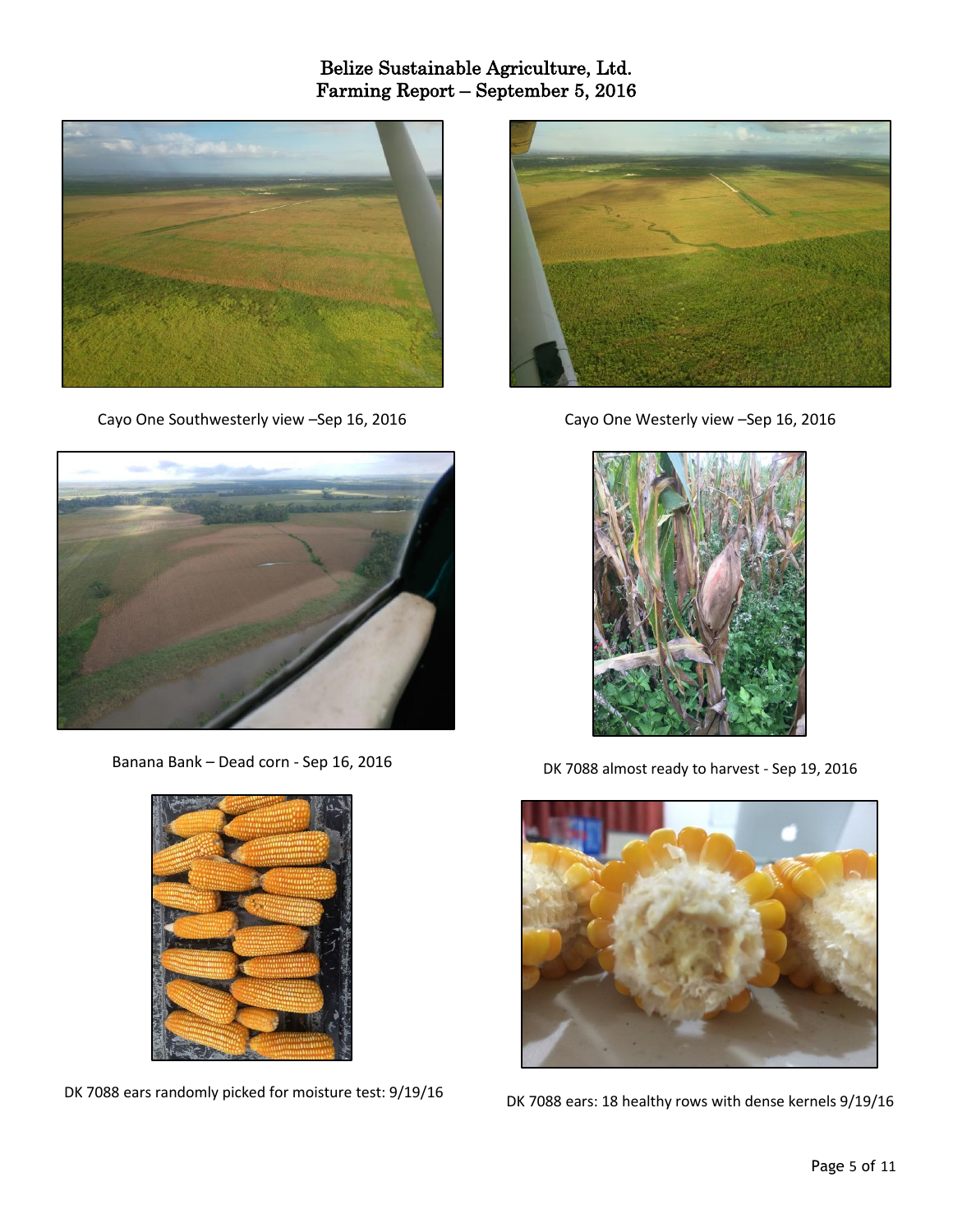## **Market Conditions and Conclusion**

# Corn

Anecdotal reports out of Cayo District, which typically produces about 75% of Belize's corn, range from outstanding yields to extremely low, dismal results. Our periodic overflights of the Cayo One growing area saw zero evidence of healthy fields, quite the contrary! So we are quite skeptical about stories of outstanding yields.

The few actual harvest results we have been able to obtain are somewhere near the 3000lb level, for corn that is "wet off the field". However, harvest in many of these fields began at 32% kernel moisture so that would equate to about 1mt/acre (~40 Bu/acre). Moreover, with harvested corn so wet, drying costs will be materially higher. Also, harvesting has been very slow, given the heavily lodged nature of the corn. Many farmers in the area are resorting to hiring additional combines to try and increase the total acreage harvested in a day. Even with this "All combines on deck!" approach, some farmers are having difficulty getting their fallen corn into trailers to be dried at a rate that could be considered efficient. So 2016 has indeed been a dreadful season for Cayo One farmers…

Belize's northern corn growing communities, which represent about 25% of the country's production capacity, are talking about a very good harvest, which for them would equate to 2.0-2.5mt/acre. Despite having felt some effects of Hurricane Earl, the late planting of their corn meant that the relatively young plants suffered limited damage. Again, given the challenges these communities faced in the last two years, an above average crop will be very welcome indeed.

The market for corn in Belize remains modestly softer, in the \$26.5-27.5/cwt range (\$7.56/Bu - \$298/mt).. But as we commented in the previous report, we expect this softness to be short lived as the reality of the country's major corn crop losses in the key Cayo District become impossible to hide. Belize and the region's prices compare VERY favorably to the current bids at US grain elevators of \$3.00-\$3.20/Bu (~\$125/mt), which is what US farmers will be paid (before US Gov't price support payments).

We committed our crop to a Belize co-operative where it should achieve an excellent price, likely at or above \$7.70/Bu -\$300/mt. We will continue our discussions with our prospective US/Guatemalan partner to see if they are able to complete a multi-year supply agreement. With forthcoming larger production, we will also be in a position to reach out to a number of other regional outlets who have expressed past interest in Belizean corn but who also had minimum quantity requirements.

#### Soybeans

Soybeans are unchanged and continue to be very quiet with limited reported trades. #1 Grade Soybeans continue to be bid at 50.00/cwt (USD 550/mt), and lower grade #2 soybeans remain steeply discounted below \$40.00/cwt. (USD 440/mt).

#### Edible Beans

Edible beans continue to be inactive as they are sold out in Belize. There has been no recent price talk but we continue to believe beans would trade in the USD 40-\$50/cwt.

The proof is coming in that 2016 was a very challenging year for most Belize farmers. However, we look forward to a decent harvest, especially in light of the circumstances. And we are particularly excited at the prospect of the next Dry *Season where we will substantially increase our farmed acreage and install our first drainage systems!*

Thanks! - Abram Dyck, John Peters, and the Farming Report Editorial Team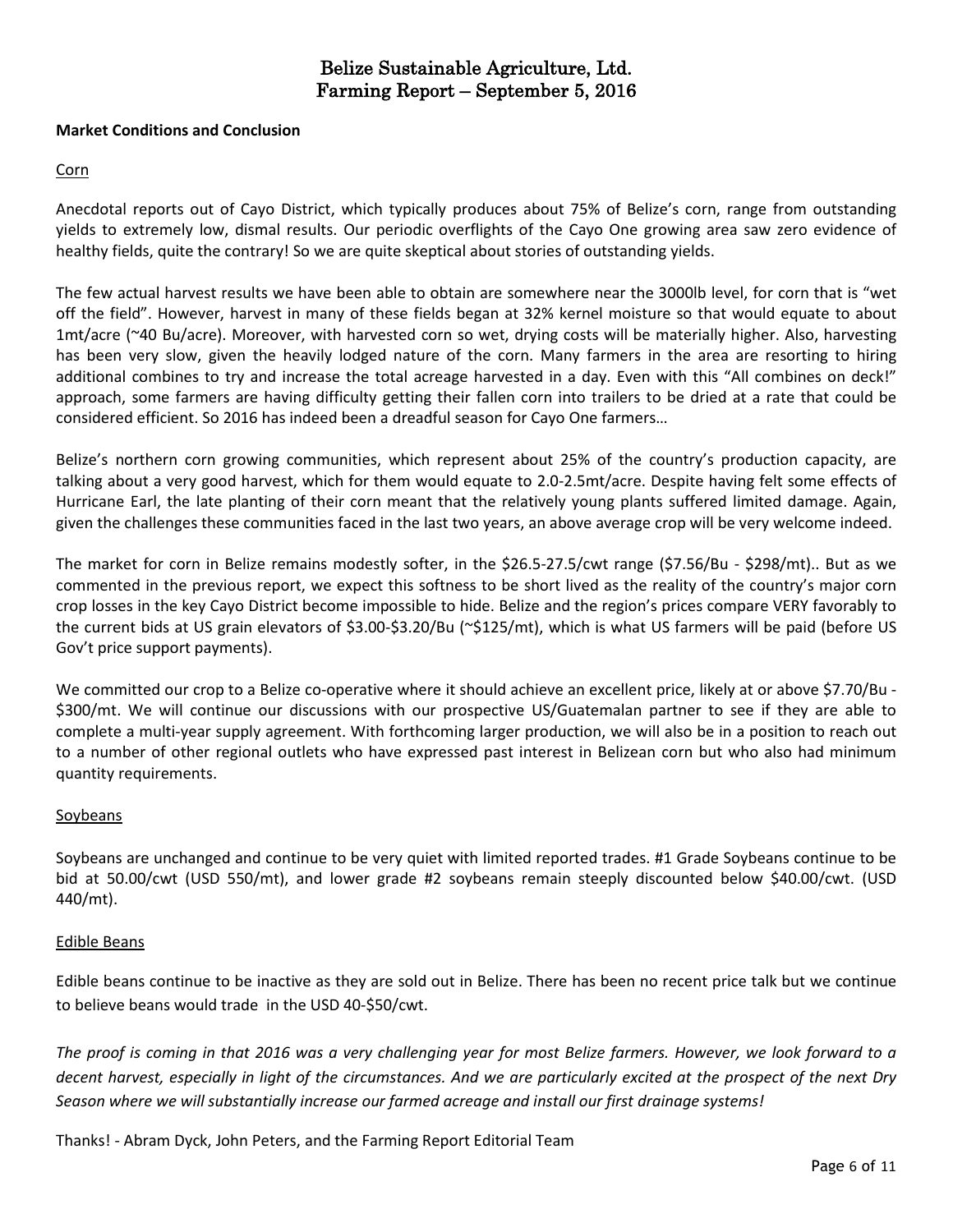| Belize Sustainable Agriculture, Ltd. Farming Report – September 19, 2016 |  |
|--------------------------------------------------------------------------|--|
|--------------------------------------------------------------------------|--|

| Grower     | Location | Field<br>#     | Acres | Irr<br>?  | Soil<br><b>Type</b> | Crop             | Seed Variety<br>(count/acre) | Plant<br>Date        | Stand<br>Date | Fertilizer<br>Program<br>(For full details of<br>applications, refer to<br>Lot Records)                                                                                                                                      | Comments                                                                                                                                                                                                                                                                                                                                                                                                                                                                                                                                                                                                                                                                                                                                             |
|------------|----------|----------------|-------|-----------|---------------------|------------------|------------------------------|----------------------|---------------|------------------------------------------------------------------------------------------------------------------------------------------------------------------------------------------------------------------------------|------------------------------------------------------------------------------------------------------------------------------------------------------------------------------------------------------------------------------------------------------------------------------------------------------------------------------------------------------------------------------------------------------------------------------------------------------------------------------------------------------------------------------------------------------------------------------------------------------------------------------------------------------------------------------------------------------------------------------------------------------|
| <b>BSA</b> | Cayo One | 1a             | 14    | ${\sf N}$ | <b>Black</b>        | Corn<br>(Yellow) | DeKalb 7088<br>27,656        | June<br>$\mathbf{1}$ | June 7        | <b>Base</b><br>13.3-30.3-13.2-1.8S<br>330lbs/acre<br>Liquid<br>Aporte-M<br>2L/Acre<br><b>TRIAL</b><br>Vermiplex<br>4L/Acre<br>$46 - 0 - 0$<br>100 lbs./acre<br>38.5-0-0-7.2S<br>136lbs/acre<br>$46 - 0 - 0$<br>110 lbs./acre | Land Preparation underway<br>May 1, 2016; continues May<br>17, 2016 under good<br>conditions; finished May 23.<br>Planting June 1. Vigorous<br>emergence June 5-10. Above<br>average June 25 plant count<br>for DK-7088 at 24,000/acre.<br>Clear signs of water stress<br>after very wet June; starting<br>to dry out / July 11. Major<br>improvement by late July;<br>Early tasseling. Very healthy<br>plants, mostly pollinated.<br>moderate hurricane damage,<br>still a promising crop / Aug 9.<br>Encouraging field survey that<br>shows large quantity of ears<br>that will be smaller than<br>average / Aug 23. Additional<br>rain damage; crop<br>approaching maturity / Sep 5.<br>Almost ready for early harvest<br>humidity @ 29% / Sep 19 |
| <b>BSA</b> | Cayo One | 1 <sub>b</sub> | 24    | ${\sf N}$ | <b>Black</b>        | Corn<br>(Yellow) | Dow<br>3383<br>27,656        | May<br>31            | June 7        | Base<br>13.3-30.3-13.2-1.8S<br>330lbs/acre<br>Liquid<br>Aporte-M<br>2L/Acre                                                                                                                                                  | Land Preparation underway<br>May 1, 2016; continues May<br>17, 2016 under good<br>conditions; finished May 23.<br>Planting June 1. Vigorous<br>emergence June 5-10. Above                                                                                                                                                                                                                                                                                                                                                                                                                                                                                                                                                                            |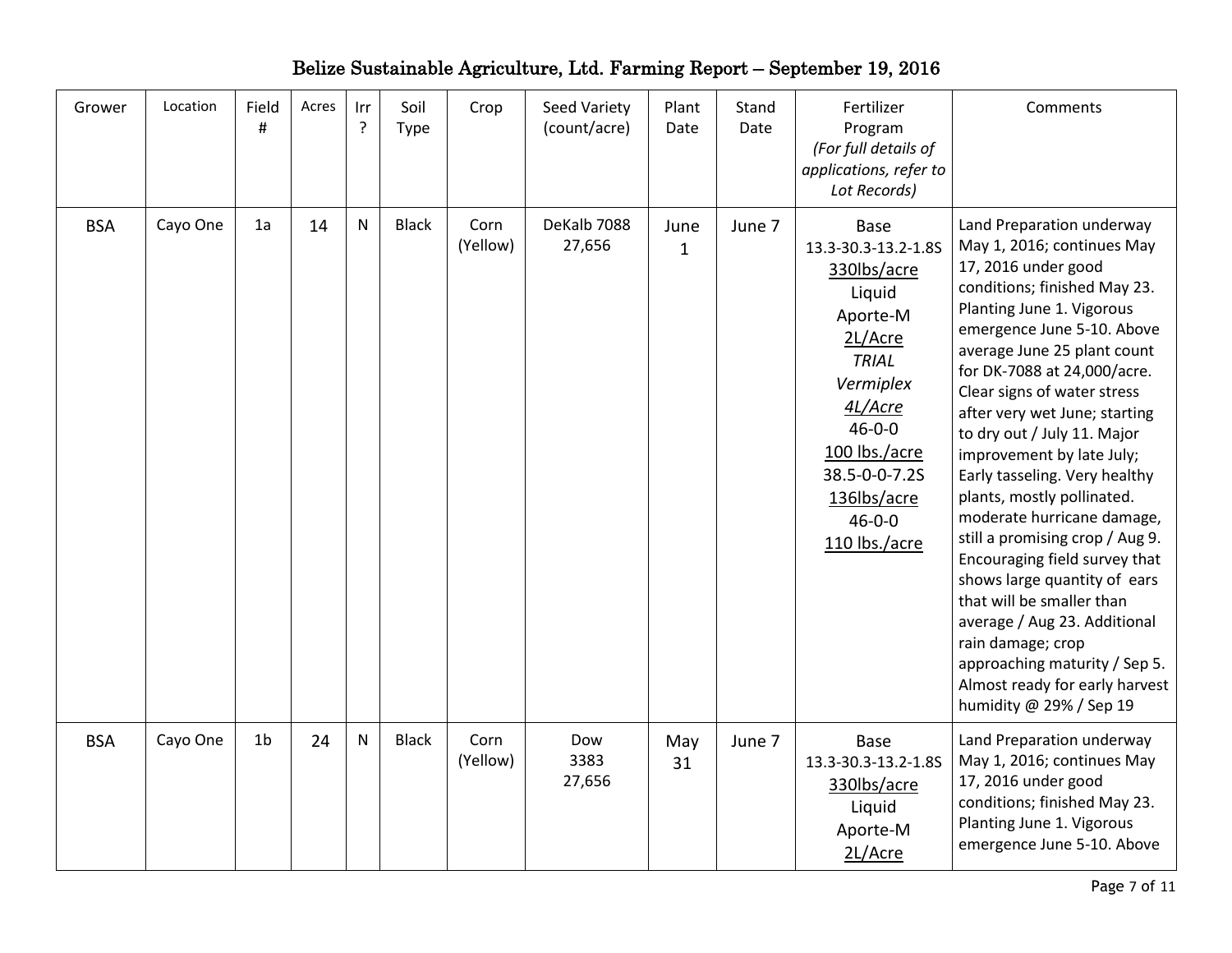|            |          |                |    |           |              |                  |                        |           |        | $46 - 0 - 0$<br>100 lbs./acre<br>38.5-0-0-7.2S<br>136lbs/acre<br>$46 - 0 - 0$<br>110 lbs./acre                                                                                | average June 25 plant count<br>for DK-7088 at 24,000/acre.<br>Clear signs of water stress<br>after very wet June; starting<br>to dry out / July 11. Major<br>improvement by late July;<br>Early tasseling. Very healthy<br>plants, mostly pollinated.<br>moderate hurricane damage,<br>still a promising crop / Aug 9.<br>Disappointing field survey<br>shows insufficient ears that<br>will be small / Aug 23.<br>Additional rain damage; crop<br>approaching maturity / Sep 5.<br>Almost ready for early harvest<br>humidity @ 29% / Sep 19                                                       |
|------------|----------|----------------|----|-----------|--------------|------------------|------------------------|-----------|--------|-------------------------------------------------------------------------------------------------------------------------------------------------------------------------------|-----------------------------------------------------------------------------------------------------------------------------------------------------------------------------------------------------------------------------------------------------------------------------------------------------------------------------------------------------------------------------------------------------------------------------------------------------------------------------------------------------------------------------------------------------------------------------------------------------|
| <b>BSA</b> | Cayo One | 1 <sub>c</sub> | 24 | ${\sf N}$ | <b>Black</b> | Corn<br>(Yellow) | ASG<br>R9000<br>27,656 | May<br>31 | June 7 | Base<br>13.3-30.3-13.2-1.8S<br>330lbs/acre<br>Liquid<br>Aporte-M<br>2L/Acre<br>$46 - 0 - 0$<br>100 lbs./acre<br>38.5-0-0-7.2S<br>136lbs/acre<br>$46 - 0 - 0$<br>110 lbs./acre | Land Preparation underway<br>May 1, 2016; continues May<br>17, 2016 under good<br>conditions; finished May 23.<br>Planting June 1. Vigorous<br>emergence June 5-10. Above<br>average June 25 plant count<br>for DK-7088 at 24,000/acre.<br>Clear signs of water stress<br>after very wet June; starting<br>to dry out / July 11. Major<br>improvement by late July;<br>Early tasseling. Very healthy<br>plants, mostly pollinated.<br>moderate hurricane damage,<br>still a promising crop / Aug 9.<br>Disappointing field survey<br>shows insufficient ears that<br>will be small / Aug 23. Almost |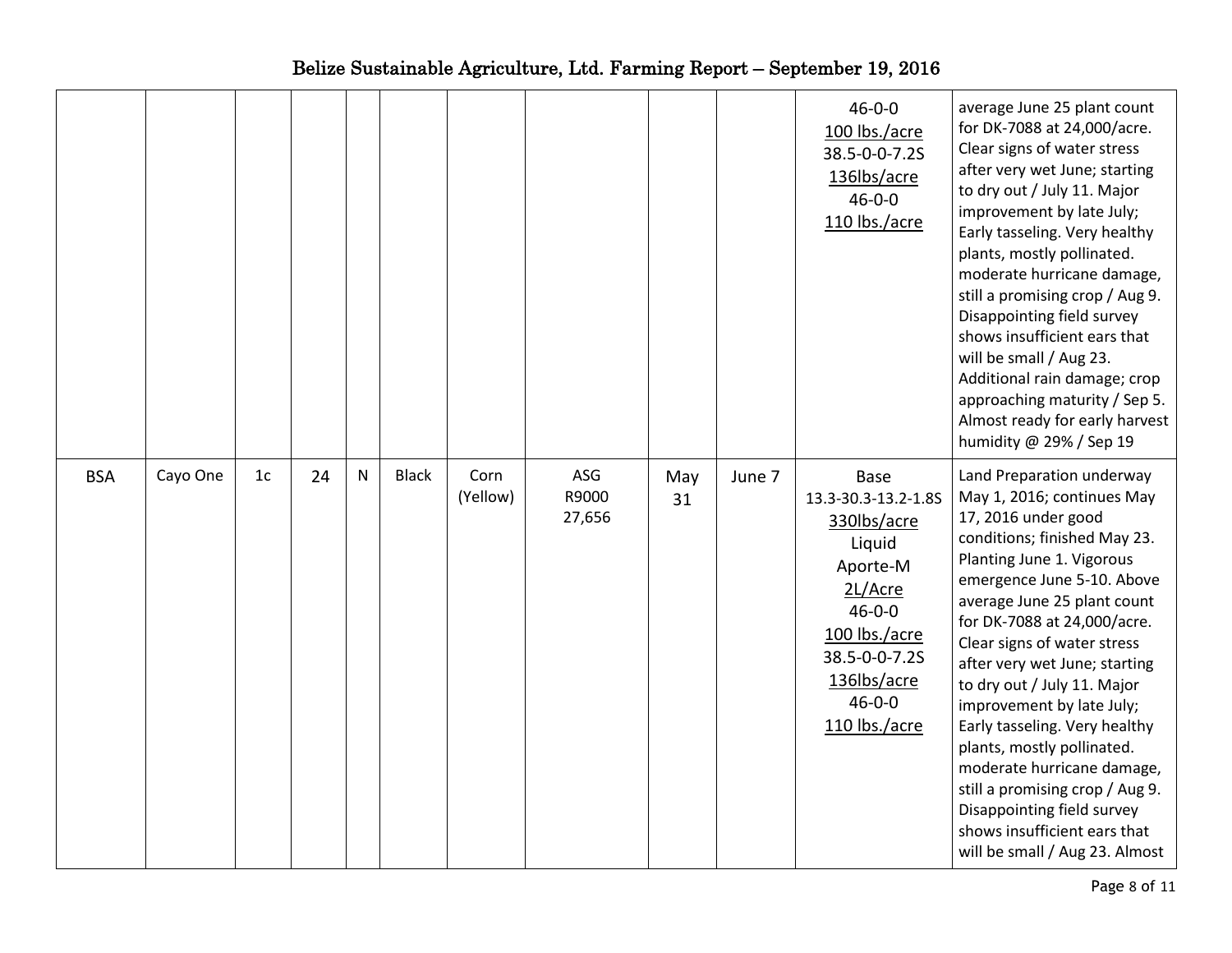|            |          |                |     |              |              |                  |                       |              |        |                                                                                                                                                                                      | ready for early harvest<br>humidity @ 29% / Sep 19<br>Additional rain damage; crop<br>still ~ 6 weeks from maturity /<br>Sep 5.                                                                                                                                                                                                                                                                                                                                                                                                                                                                                                                                                                                                                                                                                                                    |
|------------|----------|----------------|-----|--------------|--------------|------------------|-----------------------|--------------|--------|--------------------------------------------------------------------------------------------------------------------------------------------------------------------------------------|----------------------------------------------------------------------------------------------------------------------------------------------------------------------------------------------------------------------------------------------------------------------------------------------------------------------------------------------------------------------------------------------------------------------------------------------------------------------------------------------------------------------------------------------------------------------------------------------------------------------------------------------------------------------------------------------------------------------------------------------------------------------------------------------------------------------------------------------------|
| <b>BSA</b> | Cayo One | $\overline{2}$ | 284 | $\mathsf{N}$ | <b>Black</b> | Corn<br>(Yellow) | Dekalb 7088<br>27,656 | May<br>28-31 | June 7 | <b>Base</b><br>13.3-30.3-13.2-1.8S<br>330lbs/acre<br>Liquid<br>Aporte-M<br>2L/Acre<br>$46 - 0 - 0$<br>100 lbs./acre<br>38.5-0-0-7.2S<br>136lbs/acre<br>$46 - 0 - 0$<br>110 lbs./acre | Land Preparation underway<br>May 4, 2016; continues May<br>17, 2016 under good<br>conditions; finished May 27.<br>Planted May 28-31. Vigorous<br>germination but irregular<br>emergence June 5-10<br>followed by disappointing<br>June 25 plant count at<br>22,500/acre. After June's<br>heavy rainfalls Field 2 also<br>showed the highest amount<br>of ponding as of July 11.<br>Major improvement by late<br>July; Early tasseling, even in<br>areas with bad seed. Mostly<br>healthy plants, mostly<br>pollinated / July 25. Moderate<br>hurricane damage, still a<br>promising crop / Aug 9.<br>Encouraging field survey that<br>shows large quantity of ears<br>that will be smaller than<br>average / Aug 23. Additional<br>rain damage; crop<br>approaching maturity / Sep 5.<br>Almost ready for early harvest<br>humidity @ 29% / Sep 19 |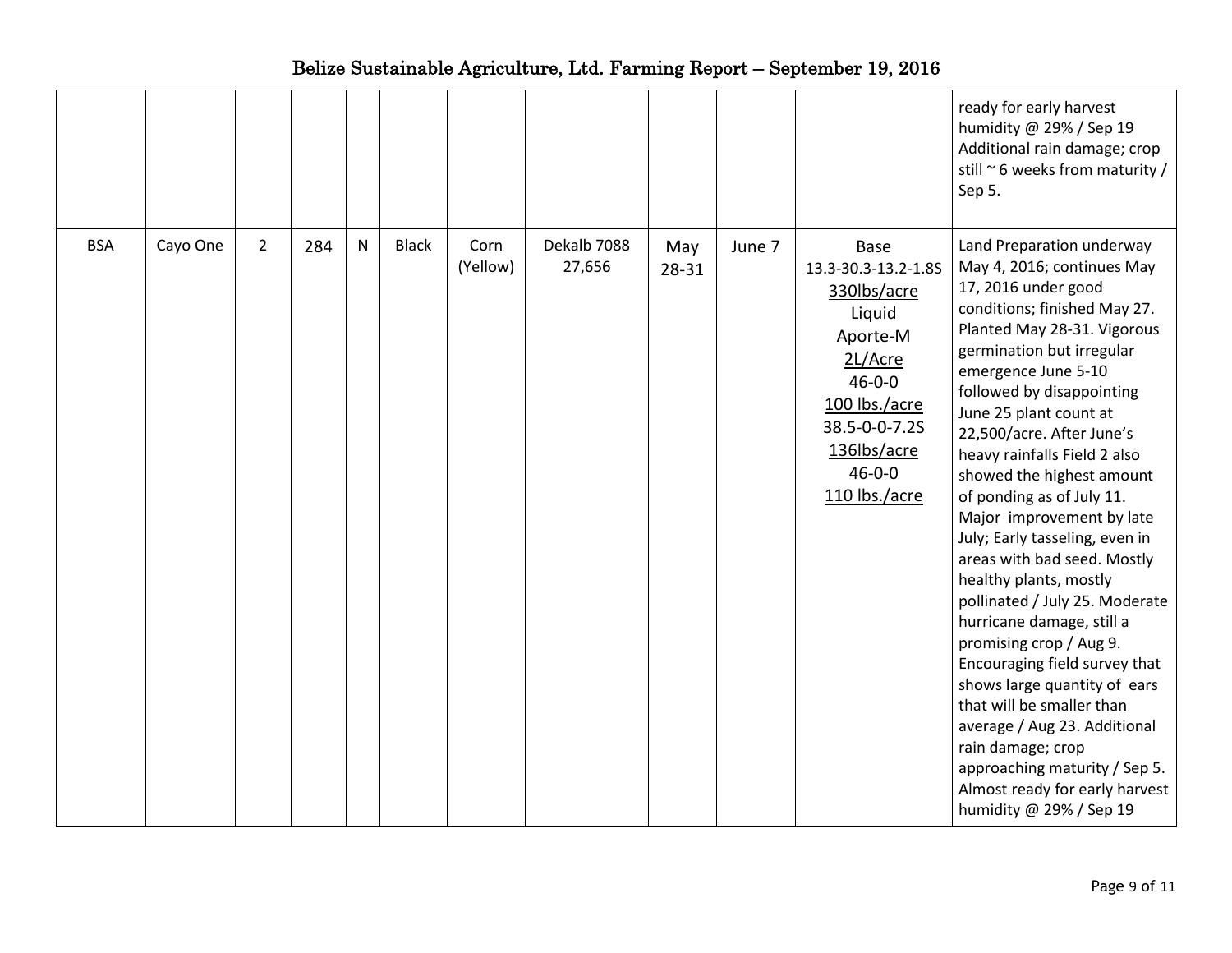Lot Records for Field 1

|              |                                             |                           |        | GROWER: |                |                        | BSA                                                               |          |                              |                                    |                       |                   |               |                     |
|--------------|---------------------------------------------|---------------------------|--------|---------|----------------|------------------------|-------------------------------------------------------------------|----------|------------------------------|------------------------------------|-----------------------|-------------------|---------------|---------------------|
|              |                                             |                           |        |         |                |                        | Date Planted:<br>5/31/2016 - 6/01/2016<br>SECTION #: $1a, 1b, 1c$ |          |                              |                                    |                       |                   |               |                     |
|              | FARM LOCATION: _________ Cayo One Estates I |                           |        |         |                | BLOCK #:               |                                                                   |          |                              | SOIL TYPE: Black Loam              |                       |                   |               |                     |
|              |                                             |                           |        |         |                |                        | DK 7088;                                                          |          |                              |                                    |                       |                   |               |                     |
| CROP:        |                                             | <b>Corn</b>               |        |         |                |                        |                                                                   |          | VARIETY: Dow 3383; ASG R9000 |                                    | # OF ACRES: 141+24+24 |                   |               |                     |
|              |                                             | <b>LAND PREPARATION</b>   |        |         |                |                        | <b>FERTILIZERS</b>                                                |          |                              |                                    | PLANTING              |                   |               |                     |
| Discing      | Harrowing                                   | Leveling or<br>Land Plane | Raking | Other   |                | PREPLANT               |                                                                   |          | AT PLANTING                  | Seed-Rate                          |                       |                   | Condition     |                     |
| 5/1/2016     |                                             |                           |        |         |                |                        |                                                                   |          | Aporte Pre-                  |                                    |                       |                   |               |                     |
| 5/16/2016    | 23-May-16                                   | 5/9/2016 4-May-16         |        |         |                | See Below              |                                                                   |          | M See                        | 27,656                             |                       | Dry & Hot         |               |                     |
| 5/20/2016    |                                             |                           |        |         |                |                        |                                                                   |          | Below                        |                                    |                       |                   |               |                     |
|              |                                             | <b>FERTILIZERS</b>        |        |         |                | Rain inches            |                                                                   |          |                              | <b>PESTICIDES</b>                  |                       | Air               |               |                     |
| Date         | Analysis<br>26-May-16 13.3-30.3-13.2-1.8S   | Rate/Ac                   | Ground | Air     | $\overline{1}$ | Date<br>6/3/2016       |                                                                   | Quantity | Date                         | Description                        | Rate/Ac Ground        |                   |               | #<br>$\overline{3}$ |
|              | 31-May-16 Aporté Pre-M                      | 330lb<br>2L               | X<br>x |         |                | 6/5/2016               | 0.6<br>1.5                                                        |          | $3$ -Jun-16<br>3-Jun-16      | Atrazine<br>Prowl                  | 1lb<br>1L             | X<br>$\mathsf{x}$ |               | $\overline{3}$      |
|              | 31-May-16 /ermiplex (111 acres              | 4L                        | X      |         | $\overline{2}$ | 6/8/2016               | 0.5                                                               |          |                              | 13-Jun-16 Certero (perimeter only) | 161 cc                |                   | <b>X</b>      | $\overline{4}$      |
|              | 22-Jun-16 46-0-0                            | 100lb                     |        | x       | 6              | 6/9/2016               |                                                                   | 0.8      | 13-Jun-16                    | Aporté Pre-M                       | 250 cc                |                   | x             | $\overline{4}$      |
| 8-Jul-16     | 38.5-0-0-7.2S                               | 136lb                     |        | x       | 8              | 6/12/2016              | 0.7                                                               |          | 13-Jun-16                    | Damoil                             | 250 cc                |                   | x             | $\overline{4}$      |
| $15$ -Jul-16 | Aporté Pre-M                                | 630 cc                    |        | x       | 9              | 6/17/2016              | 1.9                                                               |          | 18-Jun-16                    | Primero                            | 18 cc                 |                   | x             | 5 <sup>1</sup>      |
| 8-Aug-16     | 46-0-0                                      | 110lb                     |        | x       | 10             | 6/18/2016              | 1.3                                                               |          | 18-Jun-16                    | Tordon                             | 150 cc                |                   | x             | 5                   |
|              |                                             |                           |        |         |                | 6/19/2016              | 3.8                                                               |          | 18-Jun-16                    | Aporté Pre-M                       | 122 cc                |                   | x             | 5<br>5 <sup>1</sup> |
|              |                                             |                           |        |         |                | 6/22/2016<br>6/23/2016 | 1.0<br>0.8                                                        |          | 18-Jun-16<br>26-Jun-16       | Surf-Ac<br>Certero                 | 3cc<br>161 cc         |                   | $\mathsf{x}$  | $\overline{7}$      |
|              |                                             |                           |        |         |                | 6/24/2016              | 0.7                                                               |          | 26-Jun-16                    | Surf-Ac                            | 2cc                   |                   | x<br><b>X</b> | $\overline{7}$      |
|              |                                             |                           |        |         |                | 6/25/2016              | 0.7                                                               |          | 26-Jun-16                    | Aporté Pre-M                       | 80 cc                 |                   | x             | $\overline{7}$      |
|              |                                             |                           |        |         |                | 6/26/2016              | 0.8                                                               |          | 15-Jul-16                    | Amistar Top                        | 200 cc                |                   | $\mathsf{x}$  | $\overline{9}$      |
|              |                                             |                           |        |         |                | 6/27/2016<br>7/3/2016  | 1.9<br>0.2                                                        |          |                              |                                    |                       |                   |               |                     |
|              |                                             |                           |        |         |                | 7/4/2016               | 0.07                                                              |          |                              |                                    |                       |                   |               |                     |
|              |                                             |                           |        |         |                | 7/6/2016<br>7/9/2016   | 0.2<br>0.1                                                        |          |                              |                                    |                       |                   |               |                     |
|              |                                             |                           |        |         |                | 7/10/2016              | 0.25                                                              |          |                              |                                    |                       |                   |               |                     |
|              |                                             |                           |        |         |                | 7/6/2016<br>7/9/2016   | 0.2<br>0.1                                                        |          |                              |                                    |                       |                   |               |                     |
|              |                                             |                           |        |         |                | 7/10/2016<br>7/12/2016 | 0.25<br>0.46                                                      |          |                              |                                    |                       |                   |               |                     |
|              |                                             |                           |        |         |                | 7/13/2016              | 0.4                                                               |          |                              |                                    |                       |                   |               |                     |
|              |                                             |                           |        |         |                | 7/14/2016<br>7/15/2016 | 0.08<br>0.08                                                      |          |                              |                                    |                       |                   |               |                     |
|              |                                             |                           |        |         |                | 7/16/2016<br>7/17/2016 | 0.02<br>0.08                                                      |          |                              |                                    |                       |                   |               |                     |
|              |                                             |                           |        |         |                | 7/18/2016              | 0.18                                                              |          |                              |                                    |                       |                   |               |                     |
|              |                                             |                           |        |         |                | 7/19/2016<br>7/20/2016 | 0.9<br>0.38                                                       |          |                              |                                    |                       |                   |               |                     |
|              |                                             |                           |        |         |                | 7/23/2016              | 0.11                                                              |          |                              |                                    |                       |                   |               |                     |
|              |                                             |                           |        |         |                | 7/24/2016<br>7/27/2016 | 1.02<br>0.03                                                      |          |                              |                                    |                       |                   |               |                     |
|              |                                             |                           |        |         |                | 7/28/2016<br>7/29/2016 | 0.06<br>0.68                                                      |          |                              |                                    |                       |                   |               |                     |
|              |                                             |                           |        |         |                | 7/30/2016              | 0.07                                                              |          |                              |                                    |                       |                   |               |                     |
|              |                                             |                           |        |         |                | 8/1/2016<br>8/3/2016   | 0.42<br>1.54                                                      |          |                              |                                    |                       |                   |               |                     |
|              |                                             |                           |        |         |                | 8/4/2016               | 2.4                                                               |          |                              |                                    |                       |                   |               |                     |
|              |                                             |                           |        |         |                | 8/13/2016<br>8/14/2016 | 0.04<br>1.4                                                       |          |                              |                                    |                       |                   |               |                     |
|              |                                             |                           |        |         |                | 8/15/2016<br>8/16/2016 | 0.03<br>0.01                                                      |          |                              |                                    |                       |                   |               |                     |
|              |                                             |                           |        |         |                | 8/17/2016              | 0.04                                                              |          |                              |                                    |                       |                   |               |                     |
|              |                                             |                           |        |         |                | 8/19/2016<br>8/20/2016 | 0.22<br>0.12                                                      |          |                              |                                    |                       |                   |               |                     |
|              |                                             |                           |        |         |                | 8/21/2016<br>8/22/2016 | 0.25<br>2.42                                                      |          |                              |                                    |                       |                   |               |                     |
|              |                                             |                           |        |         |                | 8/23/2016              | 0.02                                                              |          |                              |                                    |                       |                   |               |                     |
|              |                                             |                           |        |         |                | 8/24/2016<br>8/25/2016 | 0.09<br>1.02                                                      |          |                              |                                    |                       |                   |               |                     |
|              |                                             |                           |        |         |                | 8/26/2016              | 0.01                                                              |          |                              |                                    |                       |                   |               |                     |
|              |                                             |                           |        |         |                | 8/29/2016<br>8/31/2016 | 0.16<br>3.54                                                      |          |                              |                                    |                       |                   |               |                     |
|              |                                             |                           |        |         |                | 9/1/2016<br>9/5/2016   | 0.77<br>1.8                                                       |          |                              |                                    |                       |                   |               |                     |
|              |                                             |                           |        |         |                | 9/6/2016               | 0.11                                                              |          |                              |                                    |                       |                   |               |                     |
|              |                                             |                           |        |         |                | 9/7/2016<br>9/8/2016   | 0.15<br>$0.1\,$                                                   |          |                              |                                    |                       |                   |               |                     |
|              |                                             |                           |        |         |                | 9/11/2016              | 0.13                                                              |          |                              |                                    |                       |                   |               |                     |
|              |                                             |                           |        |         |                | 9/12/2016<br>9/14/2016 | 0.25<br>0.11                                                      |          |                              |                                    |                       |                   |               |                     |
|              |                                             |                           |        |         |                | 9/15/2016<br>9/16/2016 | 0.02<br>0.35                                                      |          |                              |                                    |                       |                   |               |                     |
|              |                                             |                           |        |         |                | 9/17/2016              | 0.24                                                              |          |                              |                                    |                       |                   |               |                     |
|              |                                             |                           |        |         |                | 9/18/2016<br>9/19/2016 | 0.01<br>0.04                                                      |          |                              |                                    |                       |                   |               |                     |